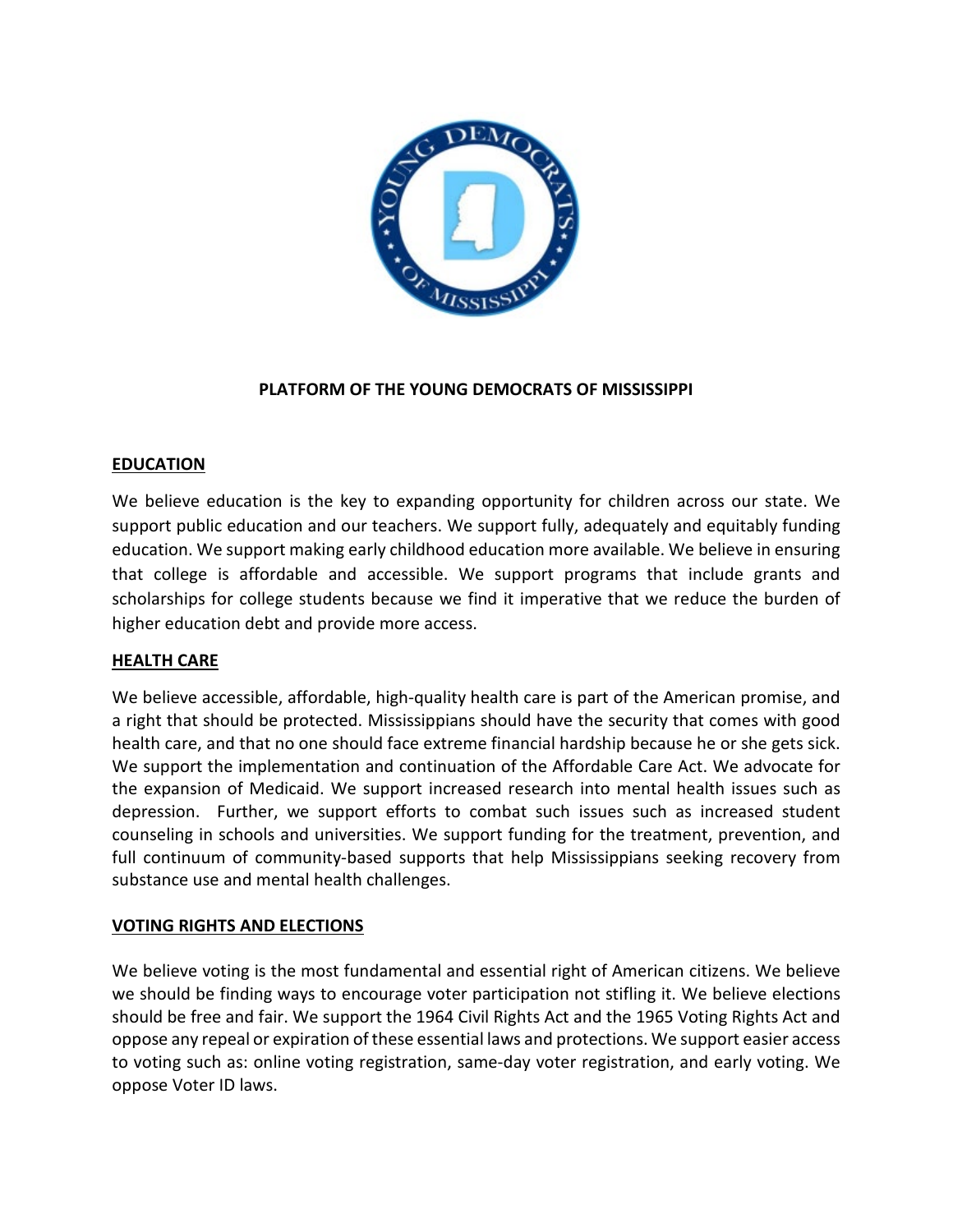### **EQUALITY**

We support equality for all regardless of race, color, class, religion, gender, gender identity, sexual orientation, age, population, national origin, immigrant status, disability, or appearance. The family is the cornerstone of our society, the building block of our civilization. Whatever the form of the family, the Young Democrats of Mississippi realize the value of human relationships and supports all committed loving couples. We believe that all Mississippians deserve to be treated equally and fairly and free from harassment. That is why we oppose discriminatory laws that divide our communities in any way. The Young Democrats of Mississippi support affordable housing options across the state, including accessible options for the aging population.

We strongly support changing the Mississippi state flag and removing the confederate symbol as it represents the dark past and we want to promote the bright future.

### **WOMEN'S RIGHTS**

We support and promote policies that strengthen women's economic security, including, but not limited to, support for family caregiving, access to affordable health care and child care, equal wages, stronger protections for domestic violence and sexual assault, affordable housing, and higher education. We support a woman's right to privacy in making her own health care decisions.

### **ECONOMY**

We support providing more opportunities and jobs for Mississippians. Therefore, we support providing more programs to help small businesses and entrepreneurs. We believe in investing in our own people as a means of economic development. We support a fair and reasonable tax structure and incentives that help all businesses, not for political contributors and companies who did not have a vested interest in our communities.

#### **INFRASTRUCTURE**

We support investing in our roads, bridges, water, wastewater, and sewer facilities all across the state of Mississippi. We support providing assistance to municipalities and counties to repair and maintain the public infrastructure. We believe safe and reliable public infrastructure is an essential function of government and vital to economic development, and a better quality of life.

#### **VETERANS**

We thank our veterans for their service to our country and state and we believe that gratitude should be reflected in policy and legislation. All veterans have earned the respect and right of support from the community. Veterans should be provided the best no-cost medical services for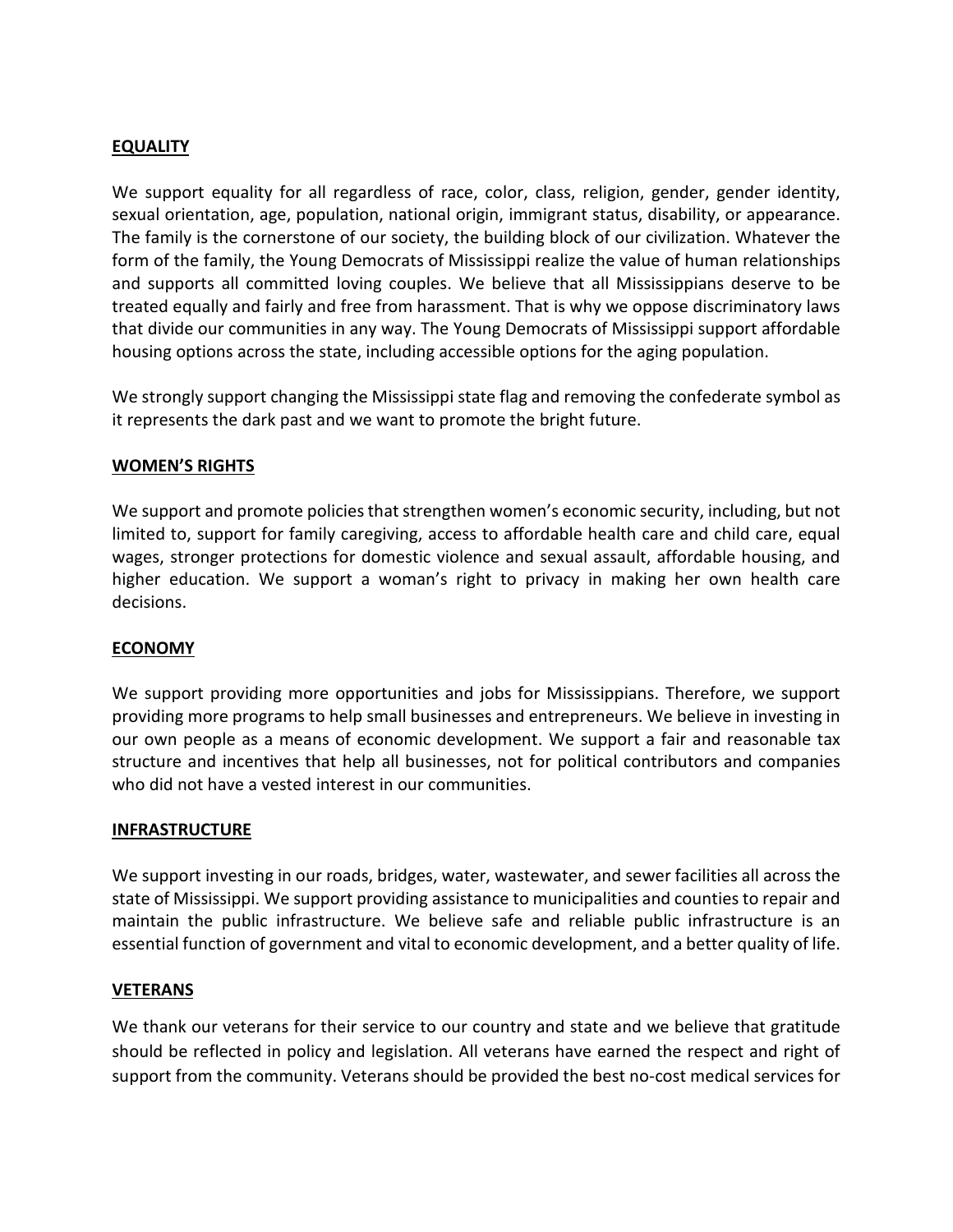life, housing assistance, education for retraining, and preference for hiring. These benefits go towards fulfilling our promises to our veterans.

## **LAW AND JUSTICE**

We support criminal justice reforms that include but are not limited to, sentencing reforms, reclassifying of certain non-violent crimes, probation and community based rehabilitation as opposed to imprisonment. We support alternate forms of punishment, rather than incarceration, for juvenile defenders. We oppose the privatization of the prison system. We support increased training for our police officers. We support increased accountability and transparency within our criminal justice system through the incorporation of body cameras into everyday policing and appointing a special prosecutor in cases involving police brutality. We condemn the practice of profiling in law enforcement.

## **ENVIRONMENT**

As responsible stewards of the earth, we must work to build a society that has the capacity to endure. This includes reducing the impact of man's activity upon the earth's ecosystem, responsible management of resource use, and sustainable agriculture practices. Together, our task is to build a civilization that can stand the test of time. Clean water is a human right, and climate change is real. We support the development and promotion of sustainable energy and alternative energy sources including, but not limited to, wind and solar energy, and we urge our elected officials in the Mississippi Legislature and U. S. Congress to enact legislation that will establish sustainable energy standards and sustainable energy portfolios.

## **IMMIGRATION**

We are a nation of immigrants, and we will extend the promise of citizenship to those still struggling for freedom. Undocumented immigrants within our borders, who clear a background check, work hard, and pay taxes should have a path to earn full participation in America. Family reunification should continue to be the cornerstone of our legal immigration system, and we should offer more English-language and civic education classes so immigrants can better assume the rights and responsibilities of citizenship. We oppose any legislation designed to limit legal immigration. We oppose and condemn rhetoric that seeks to divide us based on our differences instead of connect us based on our commonalities.

## **TORT REFORM**

We believe it is not the place of government to decide what proper compensation is, or what it should be limited to, in cases where individuals have been wronged or injured. We believe the legislature should return the right to decide liabilities and damages to the jury.

# **LABOR**

We believe that all working Mississippians have the right to unionize in order to protect their rights as workers, and to engage in fair collective bargaining. Unions are key to the development